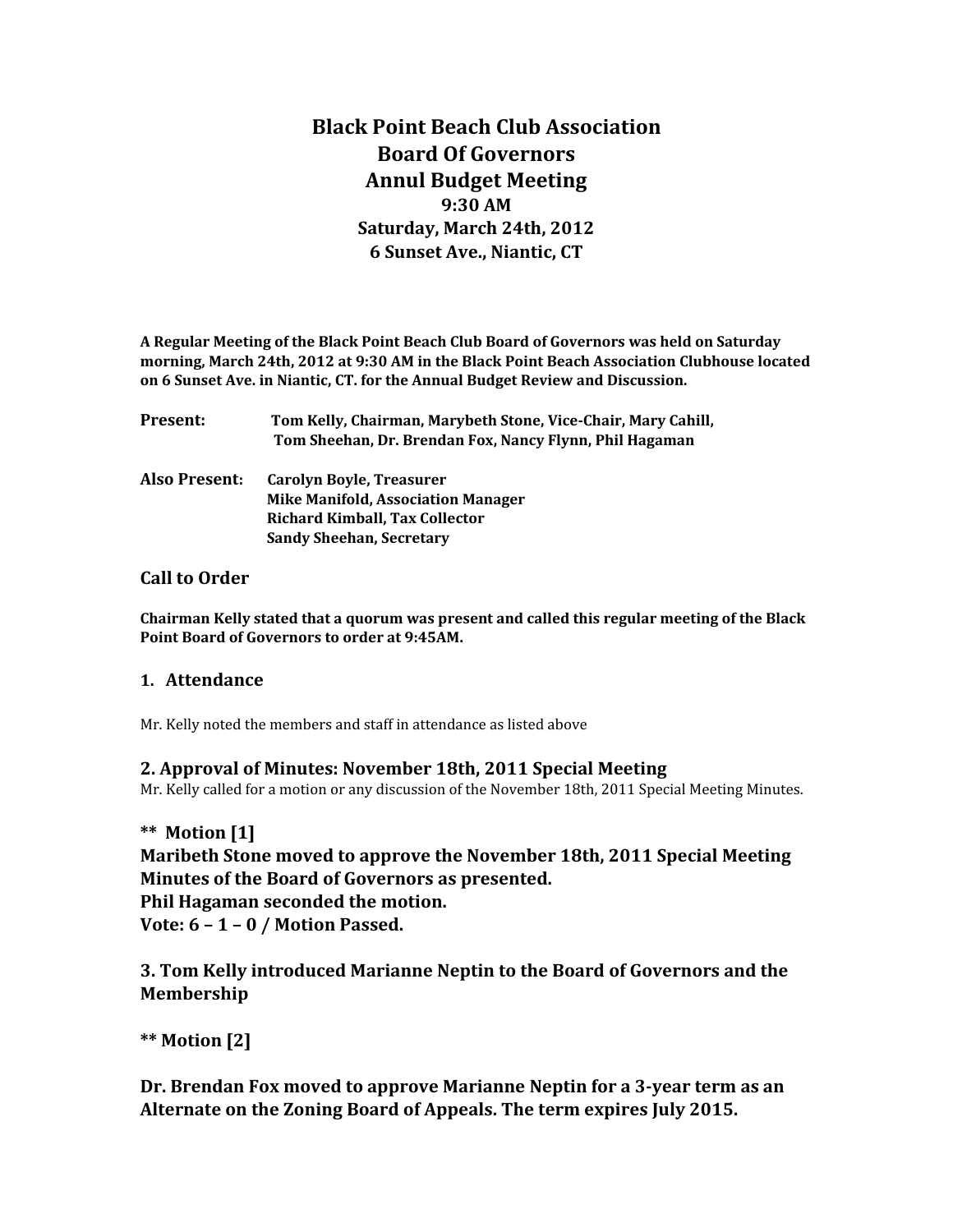# **Tom Sheehan seconded the motion. Vote: 7 – 0 – 0 / Motion Passed.**

# **4. Mr. Bonelli asked to be taken off agenda**

### **5. Members Comments:**

Maribeth Stone, read a letter from Jane Mclane to the Board of Governors requesting to borrow tables from the clubhouse to be used for the Child and Family Services Fundraiser, needed by 4/10/2012. Ms. McLane will be personally responsible for the borrowed tables, and a moving company will pick up and return tables. Tom Sheehan suggested we loan older tables first, and Mike Manifold will discuss the number of tables needed with Ms. McLane.

Will Fountain, 31 Whitecap Rd, still has the Black Point Railroad sign in his basement, measuring 11 feet x 11.5 inches. Decision was made to potentially hang this sign over the kitchen counter facing the clubhouse room.

Mary Cahill, had a call from Barbara Johnston, 35 Sea Crest Ave, regarding Sail Fest 2012. Ms. Johnston is very concerned about the increase in traffic, as well as firework issues, and is requesting additional security during this event. Mr. Kelly stated at this time only one ship is currently committed to this event. When final details for this event are confirmed, this issue will be addressed at future meetings.

### **6. Chairperson's Correspondence**

Correspondence from November 2011 to March 2012

1/31/12 Retirement card to Esther Williams from BOG

2/6/12 E-mail update from Sandy Sheehan, secretary to BOG, regarding mail, and other correspondence.

2/16/12 Tom Kelly requested Webmaster post reminders for members to vote on E. Lyme referendum 2/28/12

2/20/12 Sympathy Cards to 2 member families

2/21/12 Letter from John Bonelli to BOG to request zoning issue to be placed on agenda for 3/24/12 meeting

3/6/12 Letter from Heather Bartlett to BOG with information for CT Tigers upcoming promotions and events. Letter sent to Men's Club.

3/7/12 Letter from Tom Kelly to John Bonelli to consider Mr. Bonelli's proposal at the BOG meeting on 3/24/12

3/7/12 e-mail from Tom Kelly and Maribeth Stone replying to Sandy Sheehan's request to present a personal letter to the BOG

3/12/12 Letter from Sandy Sheehan, Secretary, to notify BOG of intent to resign from secretary's position, effective 6/30/2012, as well as request for a salary adjustment for the secretary's position in 2012

3/22/12 e-mail from Tom Kelly to BOG informing Board Mr. Bonelli asked to be taken off the agenda

# **7. Brief Report from Association Manager**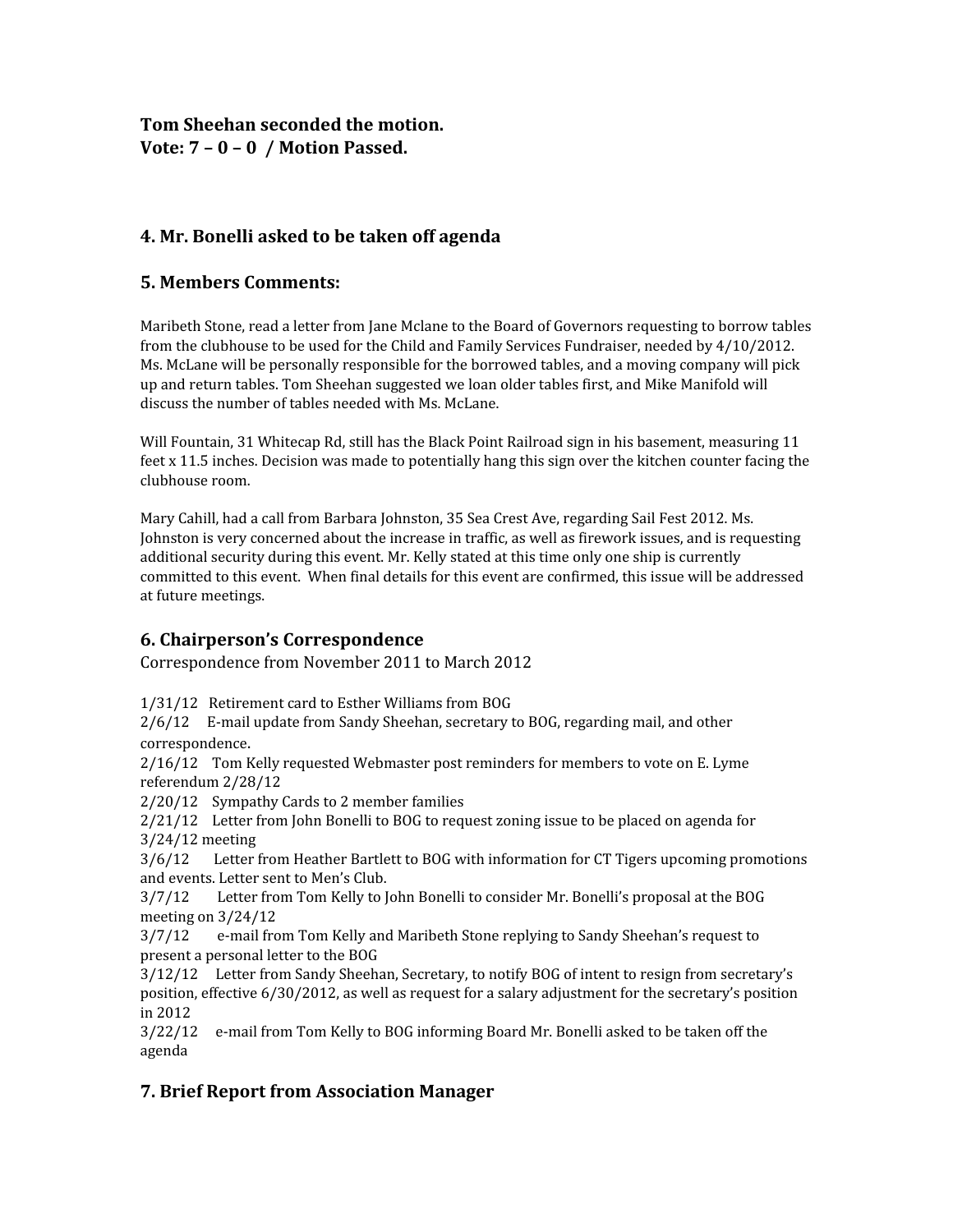Finalizing agreement with H. S. Plaut to clean beaches and maintain marine equipment. Plaut will use a surf rake machine similar to the town of East Lyme's machine. This will eliminate the need to contract with the town for additional cleanings with their surf rake.

Motion requested to approve installation of kayak racks, which were built with the previously approved, unused kayak dock funds that the board appropriated for kayak related projects. The proposed chosen locations are on the far end of South Beach; the side of the boat launches right of way, the boat beach south of the Sea View Ave.boat launch, and the waterfront on Black Point Road. Mike Manifold will consult homeowners of adjacent properties. Mr. Manifold also plans to designate the far end of the South Beach as the "Boat Beach" for 2012.

## **\*\* Motion [3]**

## **Mary Cahill moved to approve installation of the kayak racks which were built with the previously approved, unused kayak dock funds that the board appropriated specifically for kayak related projects. Nancy Flynn seconded the motion. Vote: 7 – 0 – 0 / Motion Passed.**

Mary Cahill asked for the final amount of money spent for the current racks. It was approximately \$2800. Carolyn Boyle Is keeping track of kayak related monies in an asset account.

Mr. Manifold requested to purchase the final replacement dock for the Nehantic Pier up to \$7,500

### **\*\* Motion [4]**

# **Maribeth Stone moved to approve the purchase of a new dock for up to \$7500, replacing the Nehantic pier dock. Nancy Flynn seconded the motion. Vote: 7 – 0 – 0 / Motion Passed.**

Tom Sheehan suggested a better-negotiated price might be obtained if H. S. Plaut may accept some of our old docks for a trade in value. Mr. Manifold will follow up on this suggestion.

Mary Cahill provided information about our sponsorship of Sail Fest 12 years ago, when the boats were moored in our bay, and we provided a beach barbecue. Black Pointers thoroughly enjoyed this event, as well as being very conscientious regarding the beach clean up after the event. Mary would like the BOG to consider a similar celebration for Sail Fest 2012. Phil Hagaman suggested we wait for final details of event to consider this proposal, and Carolyn Boyle questions the timing of this event for  $7/6/2012$ , as it would only be 2 days after the BOG Clubhouse  $4<sup>th</sup>$  of July barbecue.

#### **Maribeth Stone left the meeting at 10:55AM**

### **8. Budget Discussion Board of Governors**

Discussion started reviewing all line items of proposed budget.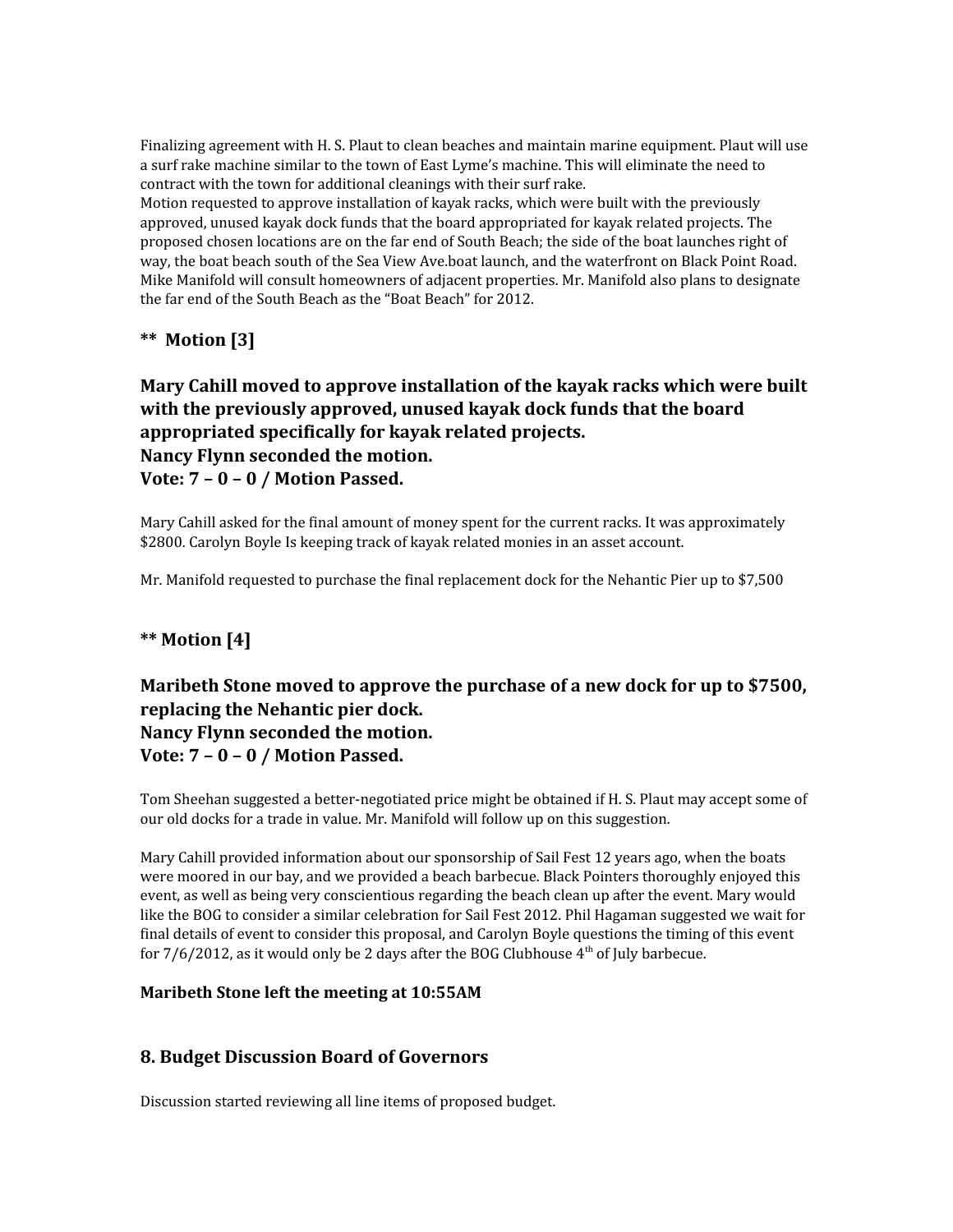**\*\* Motion [5]**

**Tom Kelly moved to approve an increase in the Club House rental from \$150 to \$200 beginning July 1st, 2012. Tom Sheehan seconded the motion. Vote: 5 – 0 – 1 / Motion Passed.**

**9. No lunch break needed**

**10. Executive Session**

**\*\* Motion [6]**

**Tom Kelly moved the board enter into executive session at 12:07PM for the purpose of discussion of personnel issues**. **Nancy Flynn seconded the motion. Vote: 6– 0 - 0 / Motion Passed.**

**\*\* Motion [7]**

**Phil Hagaman moved that the board return to Regular session at 12:55 PM, Mary Cahill seconded the Motion. Vote : 6 – 0 – 0. Motion Passed.**

**\*\* Motion [8]**

**Dr. Brendan Fox moved to hire Tom Sheehan for the position of Beach Manager for the year 2012 to 2013. Mary Cahill seconded the motion. Vote: 6– 0 - 0 / Motion Passed.**

#### **11. Adjournment**

There being no further business before them, Mr. Kelly called for a motion to adjourn.

**\*\* Motion [9]**

**Phil Hagaman moved that the BPBC Board of Governors Regular Annual Budget Meeting of March 24th, 2012 be adjourned at 12:58 PM. Tom Sheehan seconded the motion,**